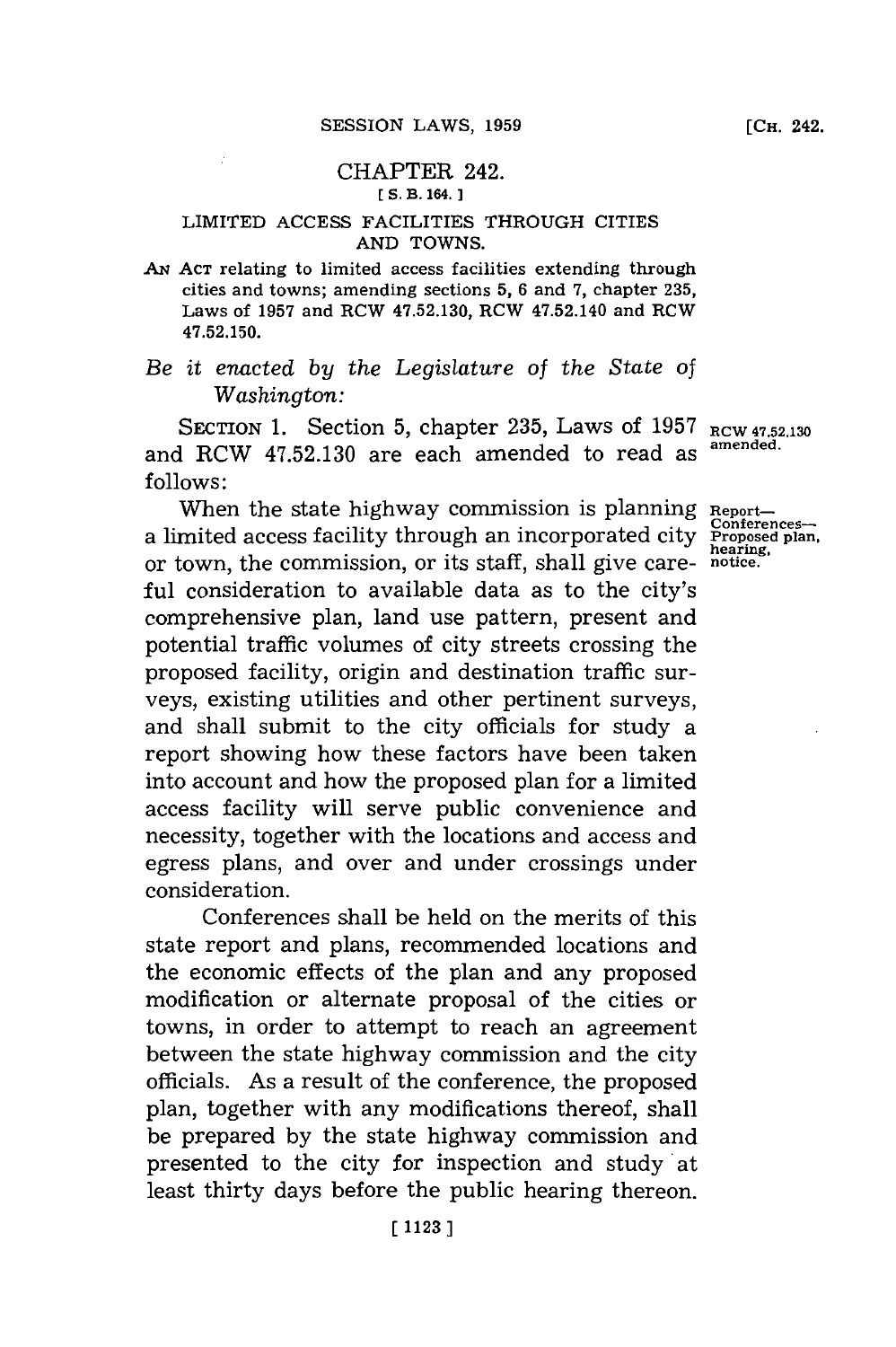The highway commission shall hold a public hearing within the city or town to determine the desirability of the plan proposed **by** the commission, at which hearing any city official or person may appear and be heard even though such official or person is not an abutting property owner. Notice of such hearing shall be given **by** publication once each week for two weeks, the date of first publication to be not less than fifteen days nor more than twenty days prior to such hearing in one or more newspapers of general circulation within the city or town. Such hearing shall be conducted in such a manner as to comply with the requirements of section  $116(c)$ of the Federal Aid Highway Act of **1956** or any act supplemental thereto or amendatory thereof.

**plan-Trans**mayor—<br>Publication-

ROW 47.52.140 **SEC.** 2. Section **6,** chapter **235,** Laws of **1957** and **amended.** RCW 47.52.140 are each amended to read as follows:

**Adoption of** After said hearing has been held as provided in section 1 of this amendatory act, the commission **Publication- chall adopt a plan with such modifications**, if any, **Objections**,  $\frac{\text{O}}{\text{triangle form}}$  as the commission deems proper and pecessary A request for as the commission deems proper and necessary. A copy of such plan shall be transmitted to the mayor of the city or town affected thereby, and the state highway commission shall cause a resume of such plan to be published once each week for two weeks in one or more newspapers of general circulation within such city or town beginning not less than ten days after the mailing of such plan. The city or town may, upon receipt of such plan, notify the state highway commission of its approval of such plan in writing, in which event such plan shall be final. Unless such plan shall be disapproved in writing filed with the state highway commission within thirty days after the mailing thereof to such mayor and if the city or town affected does not request in writing a hearing before a board of review, hereinafter referred to as the board, and file such request with the state highway commission within thirty